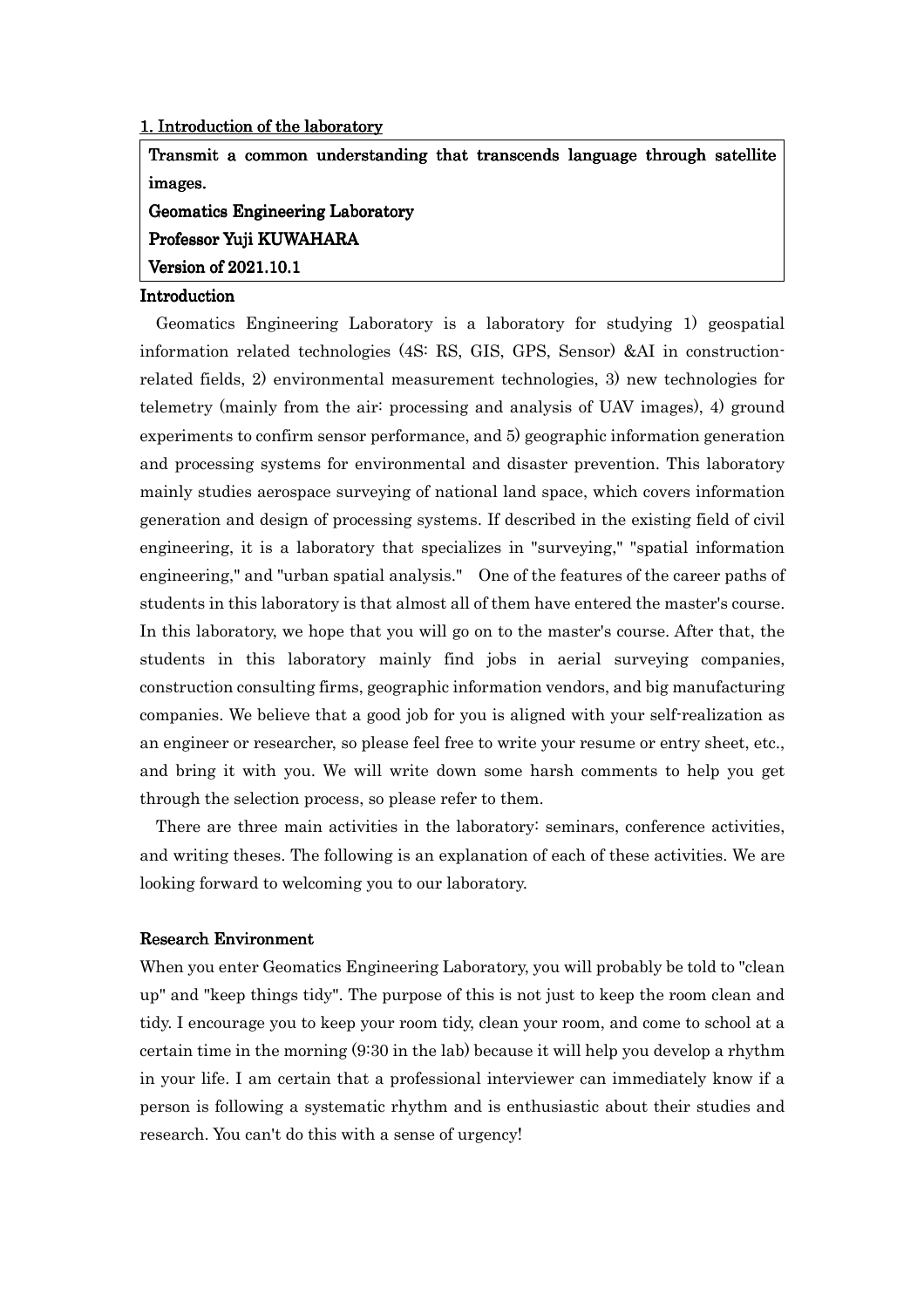#### Seminar

In our laboratory, we form groups according to the research theme fields shown in Figure-1, and create an environment where we can brush up our research content and support each other, always with the connection of "M2-M1-B4". The seminar will be held once a week, and students will report on what they have done that week using ppt. Graduate students will ask questions according to your ppt. Professor will ask only the core questions, so please feel free to defense. Taking research notes is necessary for every seminar. Please make your weekly milestones clear in the seminar.



Figure-1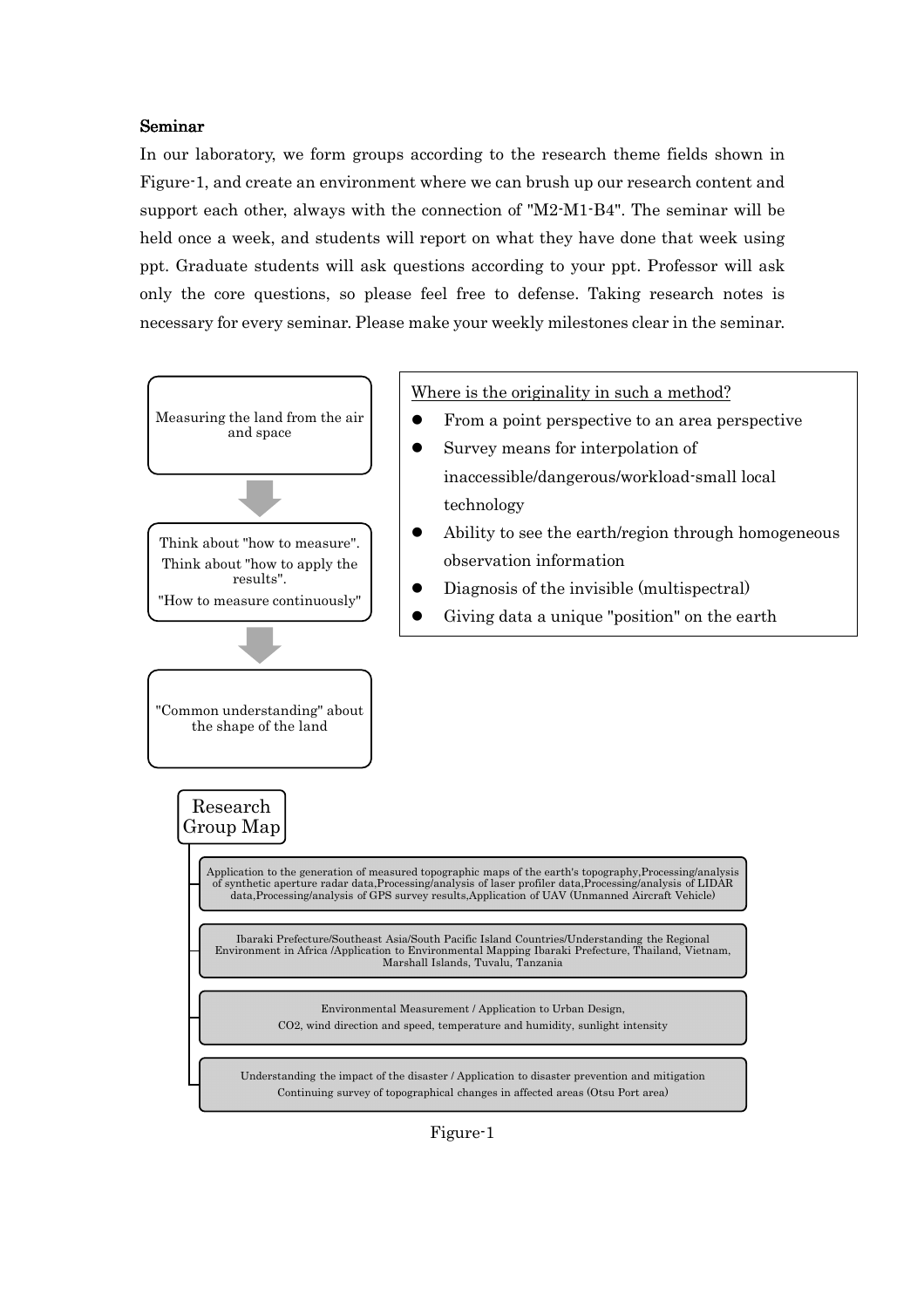#### Academic Conference Activities

In our laboratory, we are actively involved in both "participation" and "planning and management" of lectures, symposia, and workshops organized mainly by " The Japan Society of Civil Engineers (JSCE ), The Remote Sensing Society of Japan ( RSSJ ), and Japan Geoscience Union ( JpGU )". This is a unique opportunity to get the latest information from people outside the university, so be sure to participate actively.

#### Writing a thesis

Theses can be divided into two types: "dissertations" such as graduation theses and master's theses, and "academic research papers" such as journal articles. Dissertations are compulsory written by all students. In addition to that, students are required to write an "academic research paper" in this laboratory. It may be a little bit difficult to write it during the master's course, but when you thoughtfully write a thesis, you can learn a lot of common sense in academia, such as "logical structure, what is an easyto-understand text, and the importance of credits such as reference citations". For this reason, we have made it compulsory for all master's students to write one paper, regardless of the outcome. Why don't you take up the challenge? What you get out of it is different for each person, but I am sure that you will gain valuable experience.

#### Other Features

As a characteristic of our research field, we actively propose and participate in fusion research projects with other fields (cross-departmental/faculty, crossindustry/government/academia, international collaborative research, etc.) We aim to grow as one of the laboratories responsible for this type of research (research form). We are looking forward to working with all of you freshmen, so please consider joining us. (by Yuji KUWAHARA)

Geomatics Engineering Laboratory

Yuji KUWAHARA

Born on May 1, 1968

Born in Hadano, Kanagawa Prefecture, raised in Oyama, Tochigi Prefecture, engaged in research on satellite remote sensing and geographic information analysis since 1994. I have no likes or dislikes. I drink and eat anything. When I get tired, I tend to get a sore throat and have no voice.

For provisionally assigned students: If you have already been assigned, I will hold a welcoming seminar on Friday, October 22, 2021 (just a tentative schedule). Please be sure to make time for it.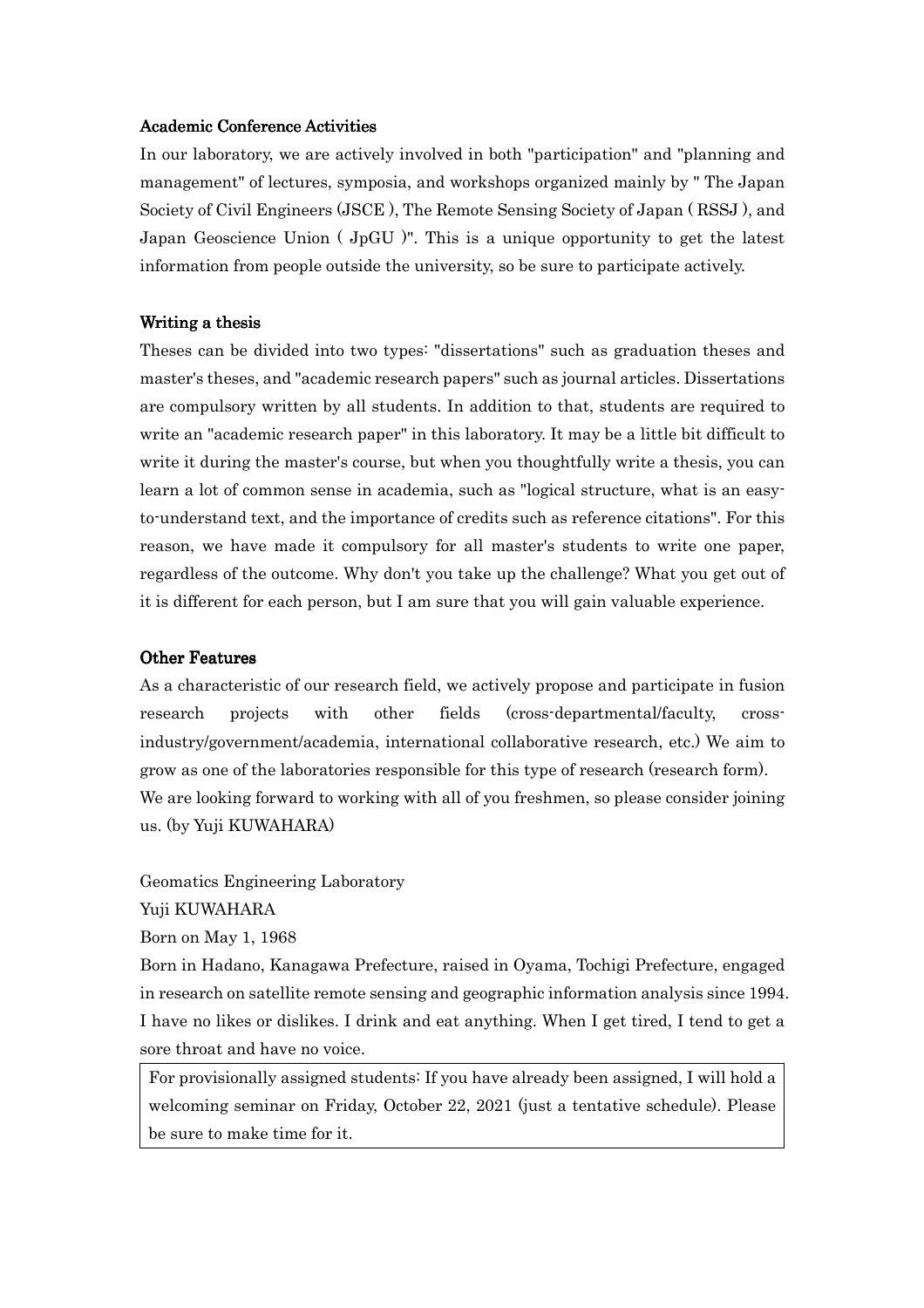### 2. Outline of Research Projects

In the Geomatics Engineering Laboratory, we focus on the development of basic technologies and analytical applications so that society can realize the application of spatial information-related technologies in the conservation of the natural environment and land management. As many of our predecessors have pointed out, there are many limitations and problems with conventional systems and technologies to counter the future decline in the number of workers in construction-related industries and to improve international competitiveness. In the Geomatics Engineering Laboratory, we respect various research fields and aim to propose new spatial information-related technologies for "conservation of the natural environment and national land management". We are working on applied research topics that organically combine multi-scale earth observation data (ground, air, space) and spatial information using the time axis.

# Application of satellite remote sensing technology for the conservation of the natural environment and land management

- $\Diamond$  Research on the effective estimation method of driftwood disaster risk areas
- $\Diamond$  Time series analysis of long-term land cover change and its direction in semi-arid land
- $\Diamond$  Time-series analysis of long-term land cover change and its direction in semi-arid land (targeting the Ar Horqin Banner in Inner Mongolia)
- $\Diamond$  A study on the method of generating global levee data
- $\Diamond$  Proposal of a new green area evaluation index focusing on the variation of CO2 concentration
- $\Diamond$  Research on liquefaction damage using synthetic aperture radar (for Hinode area, Itako city)
- $\Diamond$  Study on time-series biomass data for all of Japan
- $\Diamond$  Research on the evaluation of beach management projects in South Pacific island countries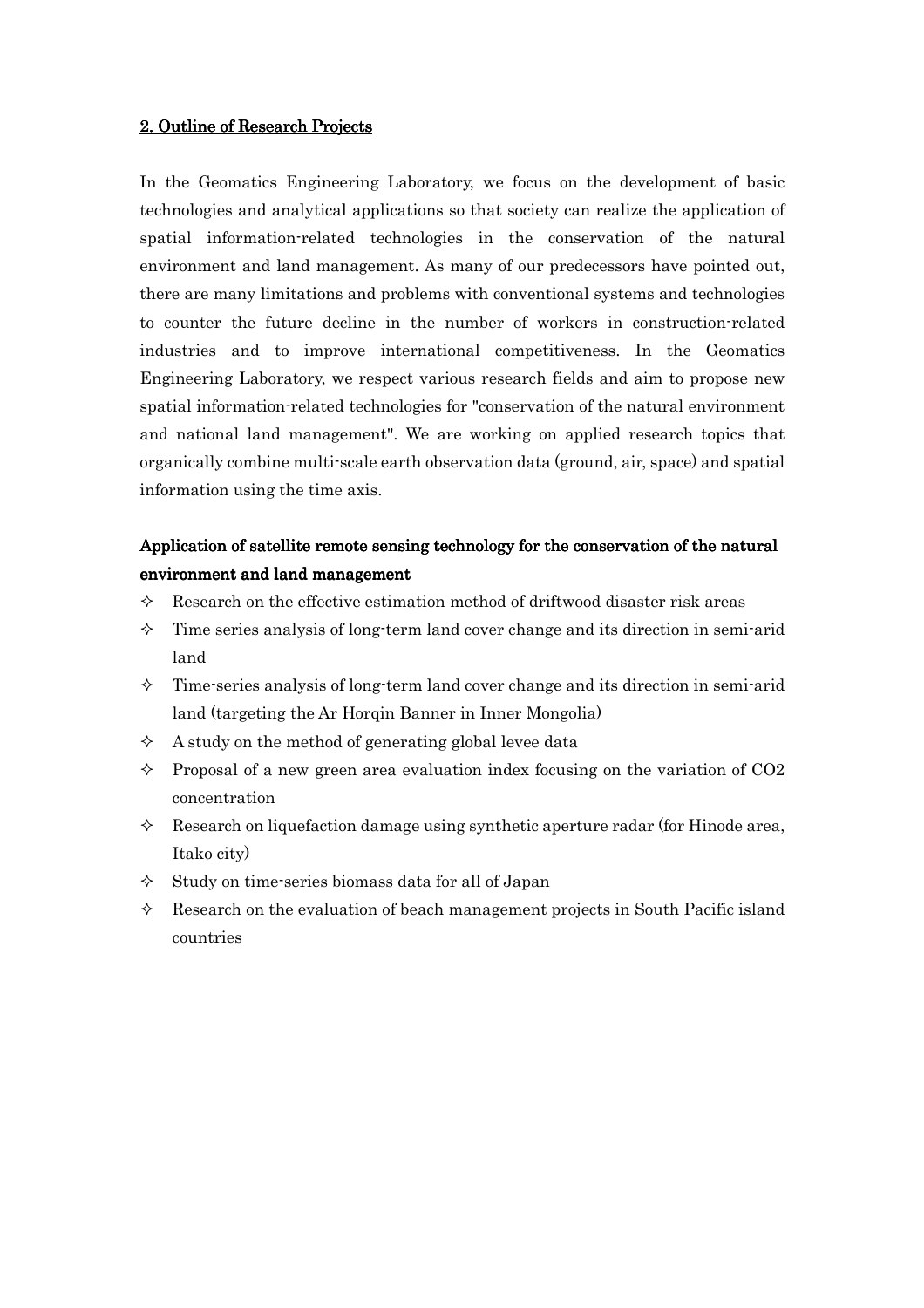

Topographic analysis for identifying driftwood damage locations Dike extraction in Vietnam



Land cover change in Inner Mongolia using satellite images CO2 observation points in Ibaraki prefecture

# Development of innovative technologies through technological integration of ICT and multiple fields

- $\diamond$  Study of flood prevention using AI technology
- $\Diamond$  Extraction of slope disaster areas in steep mountainous terrain by using superresolution technology
- $\Diamond$  Verification of the resolution characteristics of UAV-mounted cameras and investigation of the island environment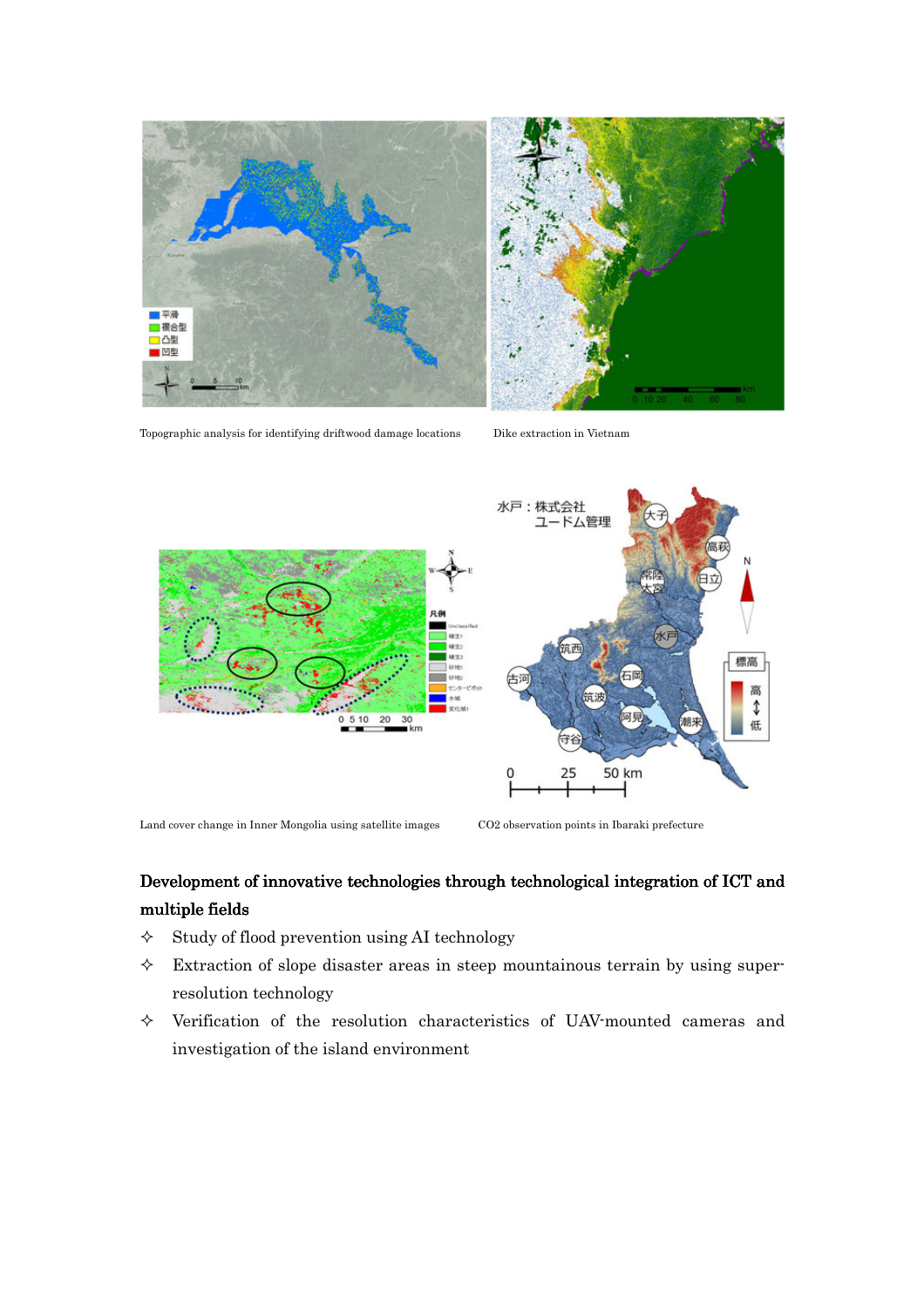

Flood countermeasures in Sawatari River Extraction of slope disaster areas in Nepal

### Development of environmental measurement technology by using multi-scale big data

- $\Diamond$  Experimental study for estimating the effective range of observation of fixed-point observation data (for CO2 concentration measurement)
- $\Diamond$  Analysis of the trend of long-term CO2 concentration data variation in the living environment (in Ibaraki Prefecture)



Stevenson screen for observing CO2 concentration Change in CO2 concentration per hour



The challenge to new technology

- $\Diamond$  Generation of information on marker points using a laser scanner
- $\div$  2-way CO2 sensor
- $\Diamond$  Atmospheric CO2 observation using the DOAS method (Differential Optical Absorption Spectroscopy)
- $\Diamond$  Generation of evacuation support information MAP
- $\Diamond$  Creating SafetyMAP and future simulation
- $\Diamond$  Development of duck damage prevention system in lotus field using infrared camera and drone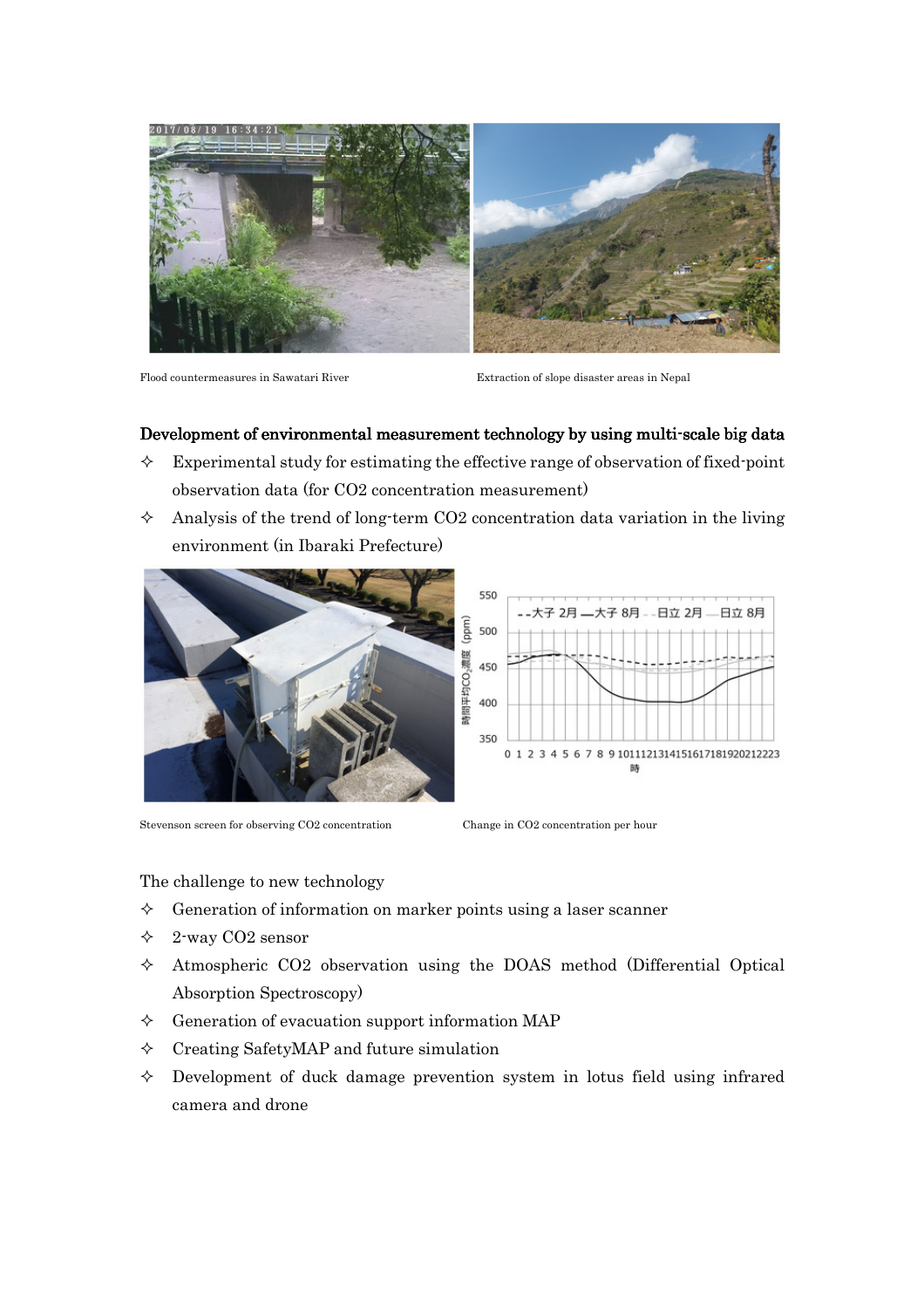# 3. Laboratory Members (FY2021) Faculty

Yuji KUWAHARA Dr. Eng., Professor Faculty Member, Global and Local Environmental Co-creation Organization (GLEC), Ibaraki University

# Faculty members who graduated from our lab (working on the same project)

Teppei ISHIUCHI Dr. Eng., Assistant Professor, School of Business and Regional Development, Miyagi University

## Researchers working together on research projects

Osamu SAITO Dr. Eng. Part-time Lecturer, Department of Information Engineering, Ibaraki University / Part-time Lecturer, Faculty of Informatics, University of Tsukuba Fukuyama Consultant / Udom Co.

These are the researchers who collaborate with us on each project or theme. They are not exclusive to the Research Group.

# Overseas Researcher, Ibaraki University

Wudabalaqiqige Researcher, Ph.D

The Graduate School of Science and Engineering, Doctor's Program Social Infrastructure System Science D4] Takahiro KIKUCHI D3] Koji SHIMAZAKI

The Graduate School of Science and Engineering, Master's Program Major in Urban and Civil Engineering M2] Takashi KIGURE XU Yuyang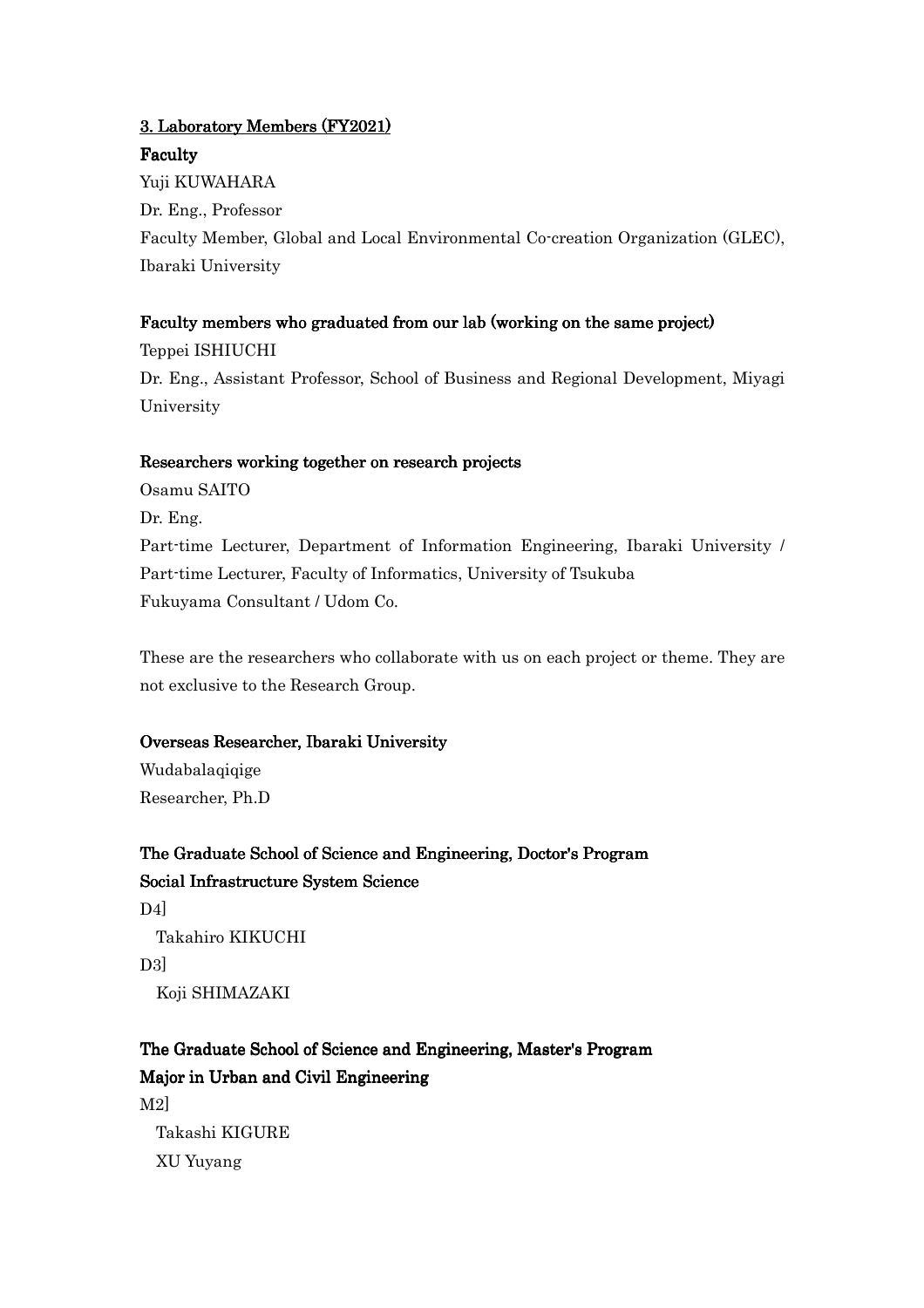Takumi SHINBO Shingo TOYODA Hikaru YOSHIDA LI Han

M1]

-

 Masato OGASAWARA Yuko SATO TAN Yan Ling GONG Nan

Postgraduate, the College of Engineering

# Department of Urban and Civil Engineering, the College of Engineering Undergraduate

B4] Yuki NAKAI Yoshihiko MURANAGA Yoshiyuki MORISHITA Karen WATANABE

### Students in the lab

We all get along very well in our lab, from seniors to juniors!

When we get tired from our research works, we chat with each other at the big desk in the student room. When we have free time, we go to the nearby convenience store together. We also like to gather in izakaya to have a drink. (We are currently refraining from doing so because of the Covid-19.) When we do research, we do research seriously, and when we play, we play with all our might.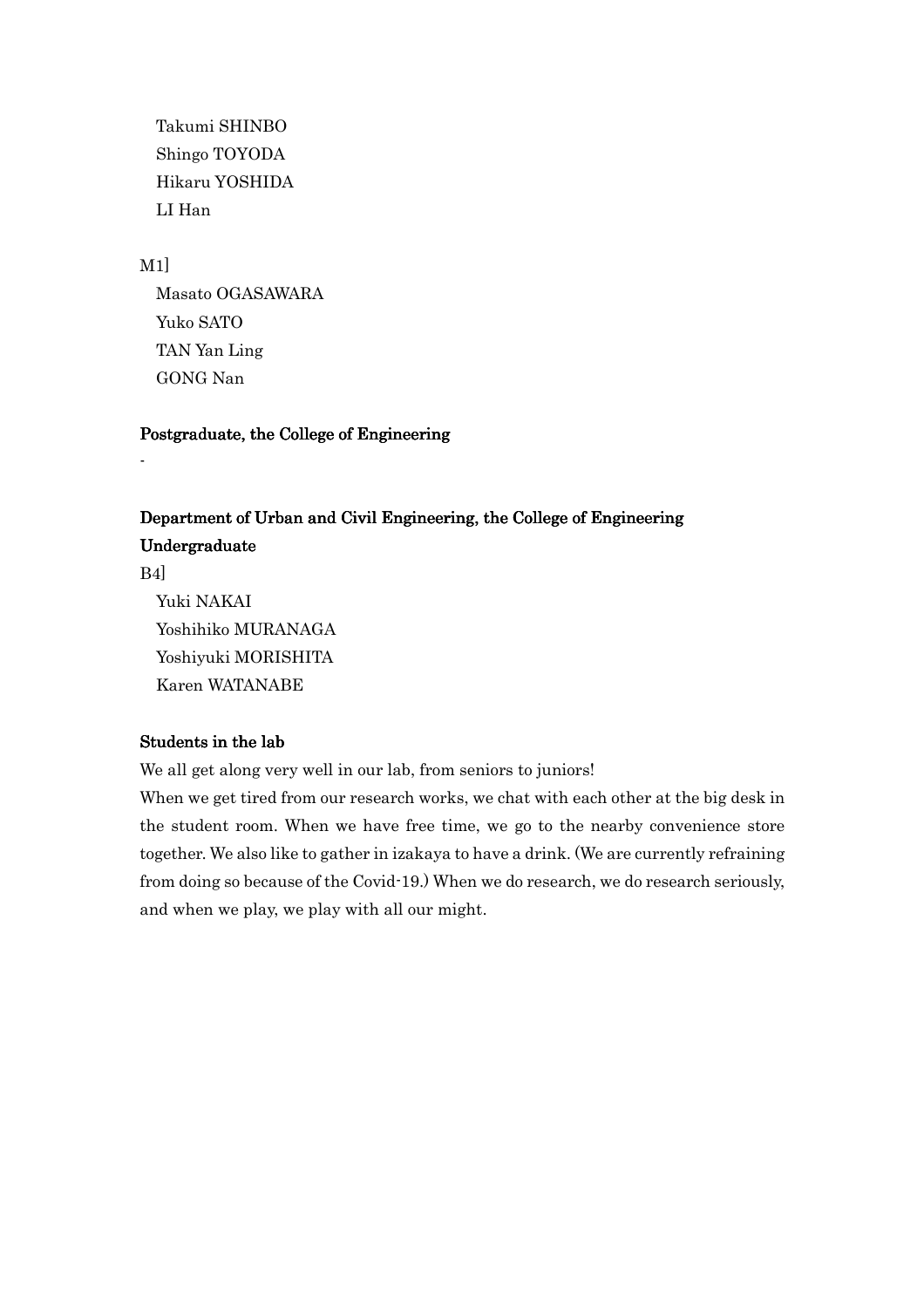#### 4. Introduction to our research environment

Based on the recognition that the maintenance of the physical and human environment is the first step in safety management, we have taken the following measures through discussions between faculty and students. Necessary equipment is being purchased regularly, and it will be fully used once installed. Although not all of the equipment is the latest model, it is maintained with an emphasis on function.

#### For physical safety

Eliminate taco-style wiring using OA strips, protection against lightning currents entering through LAN cables, protection of data servers using UPS, full installation of LCD monitors, fixing of furniture to walls (earthquake countermeasures), permanent installation of gargle corners and sterilizing alcohol corners, and installation of CO2 concentration measuring devices (improvement of indoor air quality).

#### Protection of information

Thorough user management of servers, regular backup of server data, resident virus software designated by the IT department, room access control (using student ID cards), CD/DVD protection by installing lockable storage devices, management of equipment and supplies lists using the intranet

#### To ensure the health and physical condition of users

Take a walk or stare into the distance after working for an hour straight, ventilate the room frequently, throw away garbage regularly, keep the room tidy.

#### Student Room

This is the student room, where all students from 4th year to Dr. share the large desk. We believe that the most effective use of a fixed space is to ensure that students have the appropriate space for their needs. The desks are also equipped with four LAN cables and a PC for common use. However, it is important to handle personal valuables, so each student has one locker space with a lock. There are many bookshelves on the north wall, and each student is assigned a space (roughly two levels) to put their books and other materials. This room is managed by M1, who is in charge of garbage management, arranging necessary equipment, and others.

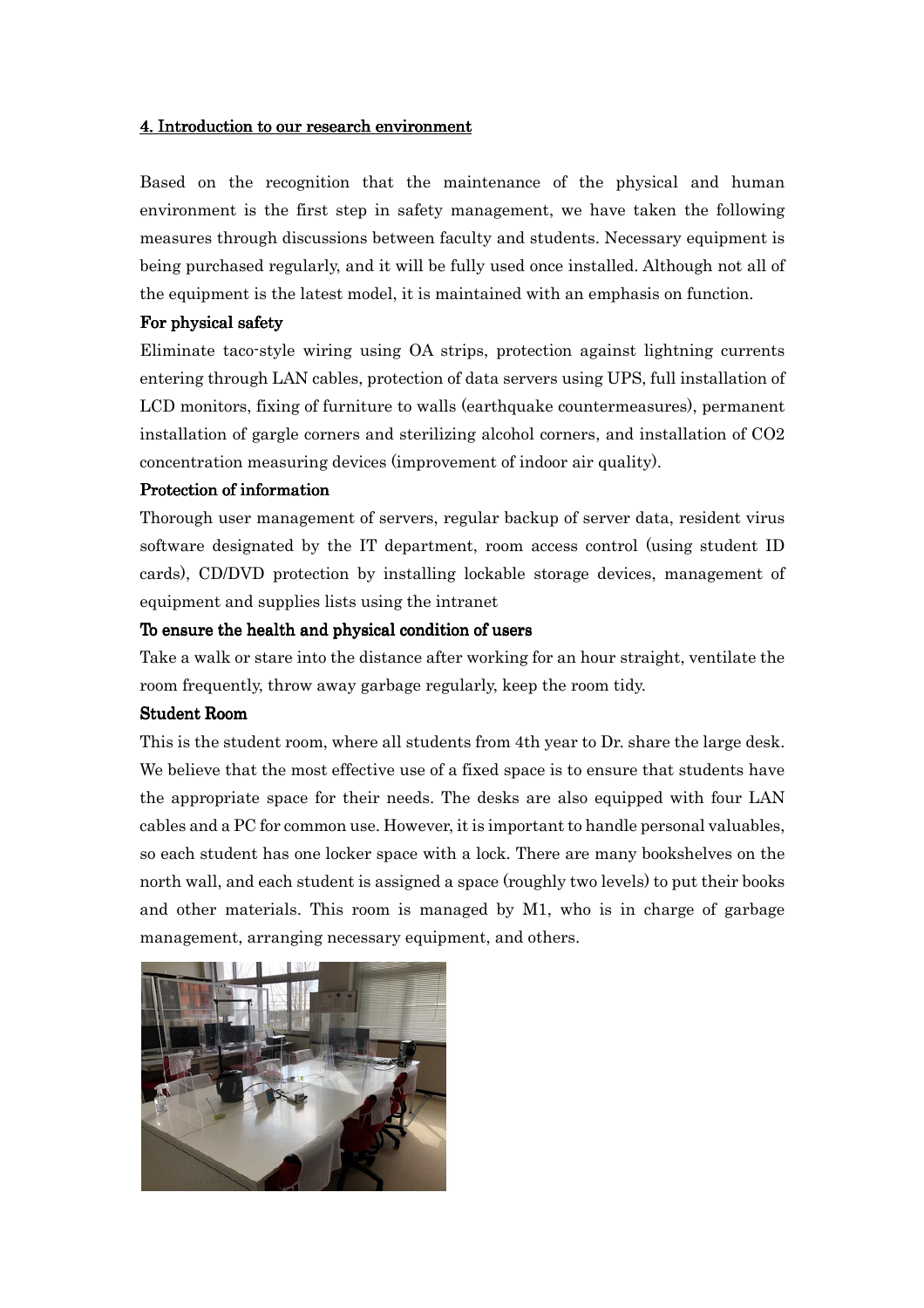#### Surveying Machine Space

In our laboratory, we have our GPS equipment, total stations, and auto-levels for surveying. In 2010, we introduced a new total station for student training. To utilize these items for a long time, we have set up this space to place them. The total station is placed on a steel frame to prevent injury from the tripod, and the battery charger is placed via an OA tap to prevent fire from occurring during charging.



#### Analysis Room

This room is set up for the analysis of satellite data and geographic information. A PC and related devices are placed in front of the entrance, and a record is taken automatically with a faculty/student ID card when entering and leaving the room. So, students in the research group always carry their faculty/staff/student ID cards in their name folders as name tags. We also post announcements to warn students about using the PC for more than one hour continuously. We have also installed a CO2 concentration measuring device to monitor the air quality in the rooms (especially to prevent influenza in winter). The faculty and staff conduct a simple operation check almost once a week to ensure that the PC is always working properly.

The number of PCs is 11 (one of them is a server) based on the number of assigned students. All PCs are installed with software for writing texts, tables, presentations, editors, a C language compiler, image analysis software, GIS engine, and dedicated software for satellite data analysis. In addition, 3D computer graphics software and dedicated software for aerial photogrammetry have been installed so that many spatial information analyses can be performed in this analysis room. A huge amount of files are generated, but in this regard, we have set up one (Tera) server for each of the following two perspectives: 1) storage of work-in-progress files, and 2) storage and retrieval of original and completed data and papers from all PCs.



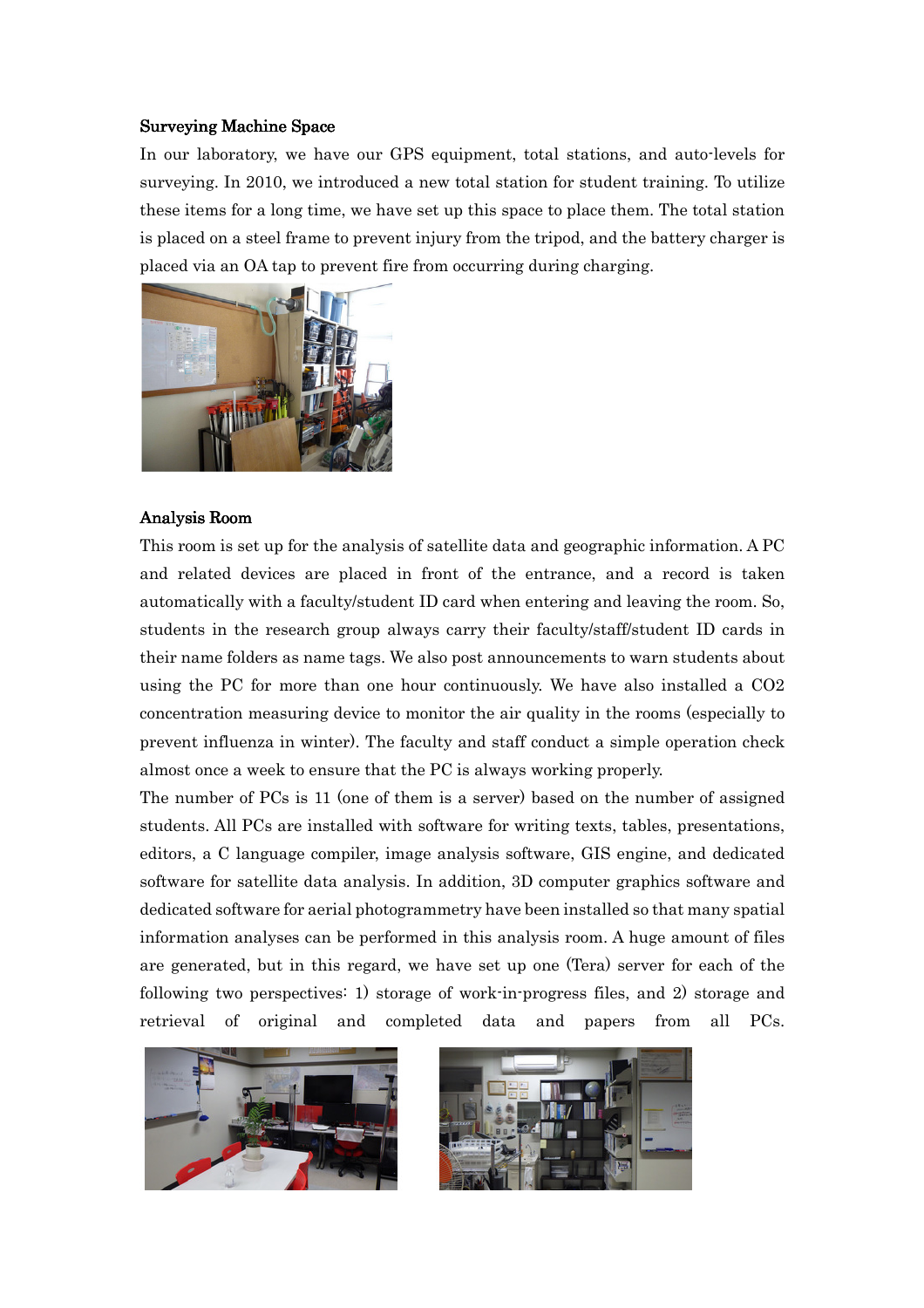## Kim Jinyoung Clock

This is a clock donated by Dr. Kim Jinyoung of the University of Tokyo, who was involved in the research activities of our research group until 2009. We will do our best to make a research discovery and achieve a result corresponding to the amount of time engraved on it.



#### Preparation Room

This room is located in the N3 building, which is different from the student rooms and the analysis room that are located in the S2 building. The preparation room is equipped with the necessary workbenches, tools, and equipment for environmental observations and experiments. In addition, two new advanced PCs have been installed, which are used for processing high-resolution images taken by UAVs and performing heavy analyses such as inundation simulations. In addition, meeting space has been installed and used for research meetings and presentation practice. In all of these rooms, it is essential to keep them tidy to ensure "safety first" and "to be able to find what you need when you need it."



#### Intranet

There is an enormous amount of equipment used in research, such as satellite data, geographic information, paper maps, surveying equipment, and surveying instruments. These devices must be "working properly" and "ready for use" when needed. For this reason, we have established an intranet to allow users to search for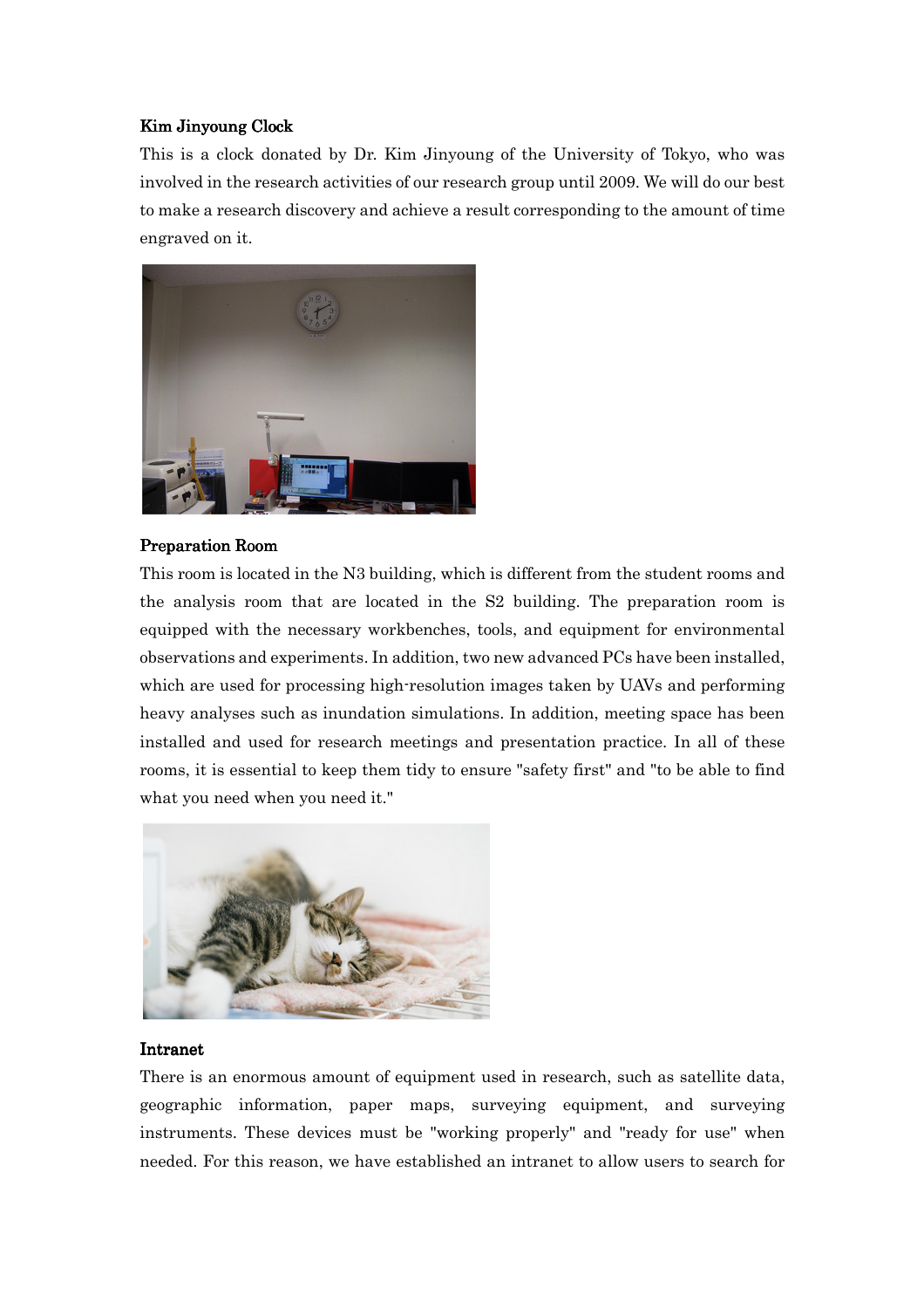information on where and what information is available. These operations, information construction, and organization are the result of the efforts of faculty, staff, and students working together.





IntraPages Home Page IntraPages Satellite Image List Intra Page Sample



Images

## Scanner

The long-awaited color image scanner for A0 size has been installed. There are many documents such as maps and drawings that exist only in paper form. This scanner is being used to transfer these materials to the PC. We hope to use it with utmost care.

# Printer

We have a color laser multifunction printer, an A1 inkjet printer, and a duplex inkjet printer (A3 printer). We usually use the inkjet printer with recycled paper. The color laser and A1 printer are used mainly for publishing documents.

# File Server

This is a device for storing important data. It is equipped with an uninterruptible power supply so that it can cope with unexpected power failure. The user management and file management of this device are updated and changed regularly.